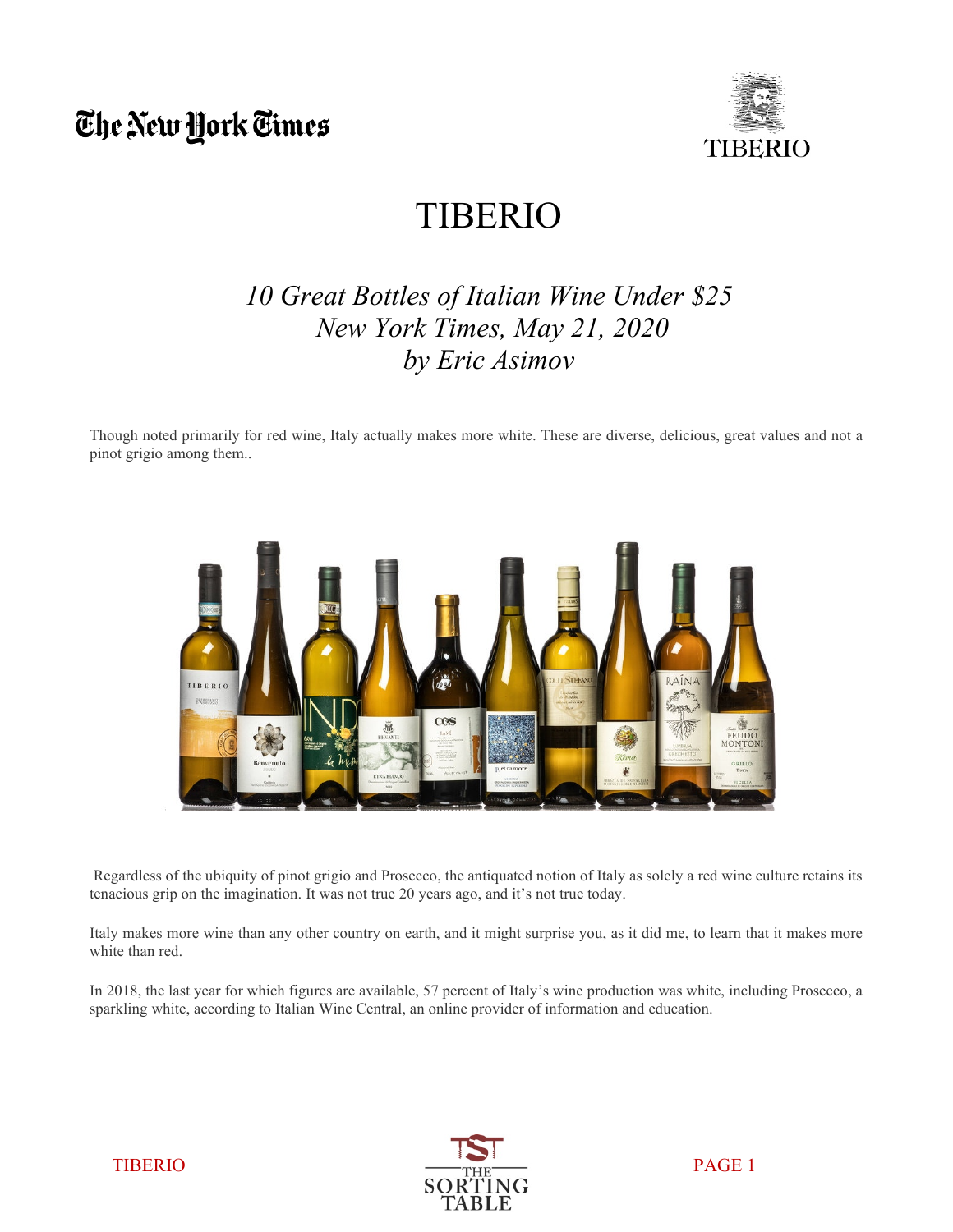# The New York Times



Historically, it was the other way around, with Italy producing far more red than white. But white wine production in Italy surged past red for the first time in 2011, according to Italian Wine Central, and the proportion has grown almost every year since.

True, much of that production is pinot grigio and Prosecco. Both are largely generic, bland wines that are nonetheless highly popular. But just as the best-selling big-brand American wines do not suggest the potential for quality in the United States wine industry, these genres reveal little of how far Italian white wine has come in the last 30 years.

From Sicily, south of the Italian mainland, to Alto Adige and Friuli-Venezia Giulia in the northeast and the Valle d'Aosta in the northwest, Italy is overflowing with fascinating, distinctive white winesMany of these wines are reasonably priced and great values. As the weather warms up and diets adjust to the season, these wines will make for wonderful summer drinking.

Shopping online from my pandemic isolation in Manhattan, I picked out 10 excellent bottles priced at \$25 or less. Each wine is made from a different grape or blend, which maybe is not so easy to imagine. Can you think of 10 American white wines without duplicating grapes? Really good ones, all under \$25? I didn't think so.

Yet, I look at the 10 wines I chose, and then consider all the Italian whites that I did not include. I easily could have picked another 10 great bottles without duplication if I were making my usual rounds through the city..

My choices included a trebbiano Abruzzese and a pecorino, both from Abruzzo; three from Sicily, a carricante from Etna, a grillo from western Sicily and a blend of insolia and grecanico from the Vittoria region; a zibibbo from Calabria and a verdicchio from the Marche; a grechetto from Umbria, a cortese from the Piedmont and a kerner from Alto Adige.

Not surprisingly in a country where rigid organization is rarely evident, many of these grapes have multiple names depending on the region they are grown.

Grecanico in Sicily is the same as garganega in Veneto, the primary grape of Soave. Trebbiano Abruzzese is different, and superior, to the myriad trebbianos grown elsewhere in Italy. Zibibbo is the same grape elsewhere in the world known as muscat of Alexandria. Insolia, also spelled inzolia, is known in other parts of Italy as Ansonica.

Confusing? You bet. It's enough to make Italian marketers plotz, as we say in New York. They would prefer Italian wine to be simplified. Make it all pinot grigio and Prosecco, and they'd be very happy.

But the diversity of Italian wine is its glory. I've said nothing of ribolla gialla from Friuli-Venezia Giulia or vitovska from the Carso area; fiano or falanghina from Campania, or prié blanc from the Valle d'Aosta; vespaiola from Vicenza or nosiola What kind of food? Summer foods. Salads, pestos, dishes incorporating fresh tomatoes and cooked clams. Seafood and sunlight. Drinking these wines has made me feel less cooped up.from Trentino.

I could go on, but you get the idea. And, by the way, there's chardonnay, sauvignon blanc and riesling to be had as well, if you were missing them.

As a general rule, these wines are leaner than American or French whites, but not always. They are more acidic and less oaky. And despite the habit of pouring pinot grigio and Prosecco at so many gallery openings and happy hours, they are at their best with food.